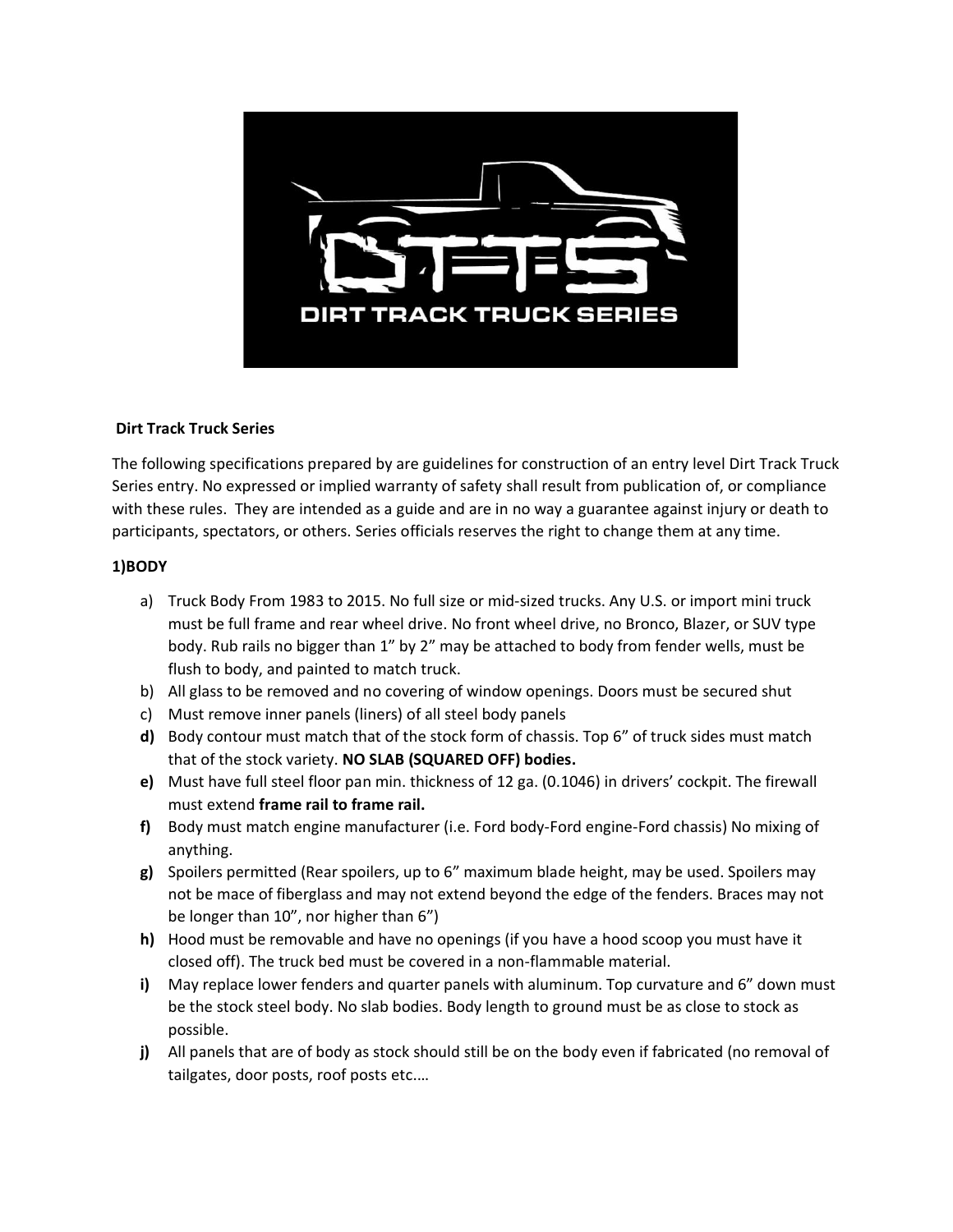- **k)** The tailgate must remain stock length and width. Must be at least to the top of the frame rail. Can be replaced with aluminum. No opening at all un the rear of the truck. Must cover the latch holes and taillight holes with aluminum or sheet metal.
- **l)** Truck weight minimum is 2400 lbs.

# **2) CHASSIS/ FRAME**

- **a)** Must be full frame truck with a stock body and frame. Must have an accessible lifting hook attached to the frame in both front and rear. **THIS IS A MUST!!!**
- **b)** Weight jacks are permitted front only one per wheel
- **c)** No replacing stock frame with square tubing. Square tubing may be added to reinforce as needed.

# **3) BUMPERS**

- **a)** Bumpers may be aftermarket. Tube bumper in rear is permitted.
- **b)** Bumper/nerf bars may not extend past the body more than the diameter of the tubing.
- **c)** Aftermarket plastic nose piece is allowed but must be a truck style nose. No MD3 or car style noses.

# **4) INTERIOR**

- a) Must be completely gutted. No mirrors.
- b) Firewalls must be completely covered with sheet metal (min. 16 ga. .0598) and extend door-to door.
- c) Racing seat only. It must be securely mounted to the roll cage. It must stay in standard location. Absolutely no mounting to the floor.
- d) Must have 6-point roll cage 1 ½ "O.D. minimum, with minimum point .095 wall thickness, mild steel with 3 door bars on driver's side, and 2 door bars on passenger side. Rear diagonal in hoop behind driver from top halo to base cage. Also, top hoop above driver's head must have a cross bar in the center. A roll bar rear brace must be kept inside of rear framework. Rear loop permitted  $-1\frac{1}{2}$  ".095 wall.
- e) There must be a minimum of 2" clearance between the top of the driver's helmet and the bottom of the roll cage.
- f) Must have door intrusion plat on drivers' side. Recommend ¼ "steel plate.
- g) No added electrical devices, lights or switches allowed. Only ignition, starter, fan, fuel shut off and battery switches/lights permitted.
- h) Hydraulic and or pneumatic weight jacks, trackers, or similar adjustable components of any type will not be permitted. No in-car adjustments allowed.

# **5)ENGINE-FOUR CYLINDER ONLY**

a) Must be stock block, head, intake with manufacturer's part numbers. No engine setback  $(1^{st}$ plug no further back than the center of the upper ball joint).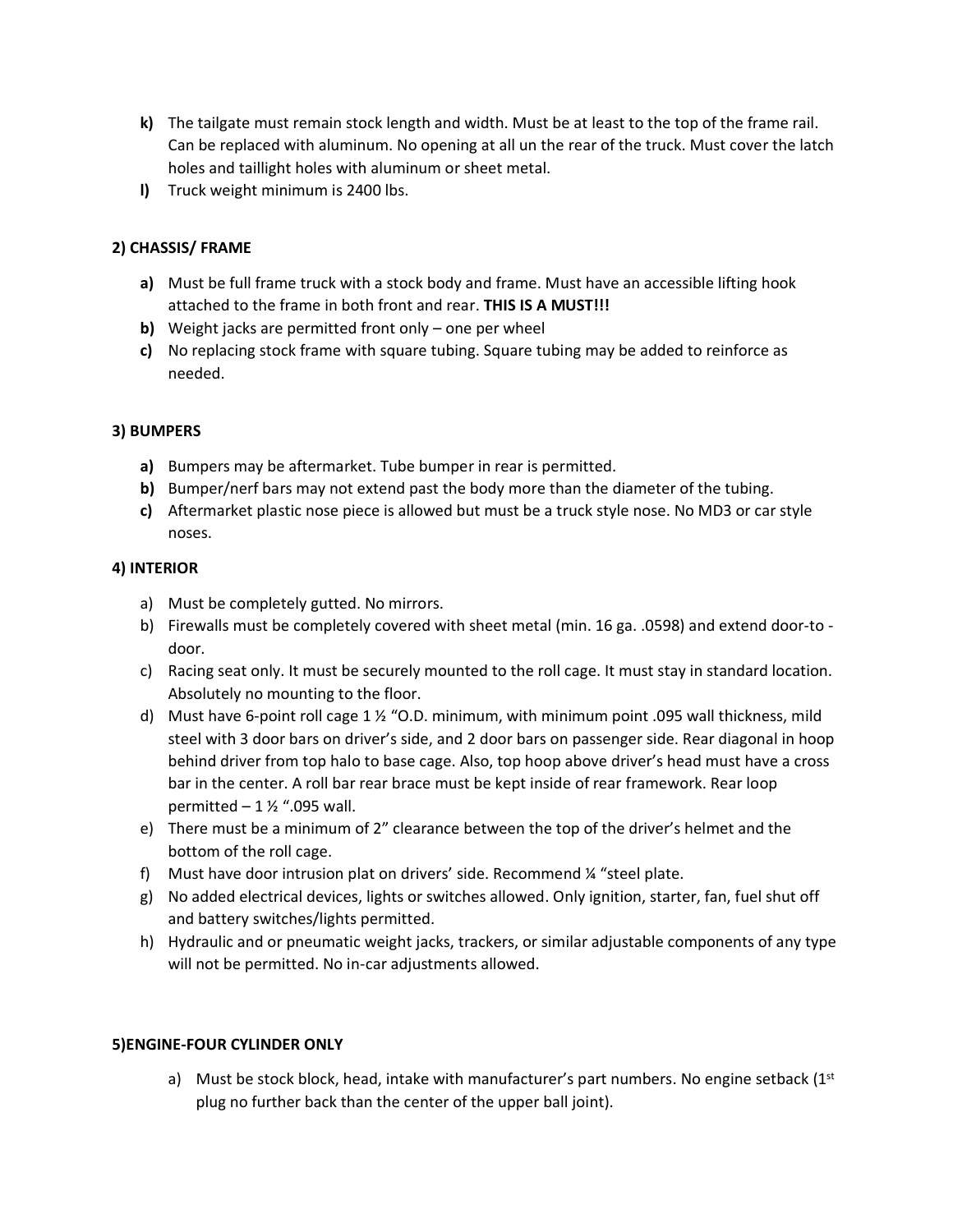- b) Stock ignition only. No dual point distributors, no magnetos. No aftermarket distributors (non-stock style), timing advance units or MSD devices. **Must be H.E.I.**
- c) Headers permitted. All exhaust must exit under the truck and towards the back of the truck. No turn downs or turn outs.
- d) Carburetor may be no larger than **7448 350 cfm**. Original stampings must be on the carburetor. Choke horn must be unaltered. Must have adequate return springs on the linkage and no binding. **No** 4412 500 cfm carbs. Gauge will be checked. Will not be inspected by part # alone.
- e) No aftermarket heads. Must have manufacturer's part number.
- f) Clean up pockets as long as they are done by hand. Gaskets must match
- g) Flat top pistons only. No domed pistons
- h) Stock valves, springs, rockers and pushrods. Valve covers may be removed for inspection (track not responsible for gasket).
- i) Adjustable lifters okay.
- j) **No boat motors**. (Iron Duke Intake and exhaust on same side).
- k) Single overhead cam except Nissan & Toyota. This means **No** Eco-Tech
- l) Intake must be a stock intake to the engines casting numbers. No aftermarket or homemade intakes. Intake may be adapted for carburetor use with no higher than1 ½" high adaptor flange welded on. Must be welded in stock location and non-adjustable.
- m) No titanium.
- n) No strokers. This means no 3.01 internals or entire engines.
- o) Bore  $60,000$ <sup>th</sup> over max.
- p) No fuel injection must be carbureted.
- q) No turbos!!!!

### **6)FUEL, FUEL CELLS, AND FUEL PUMPS**

- a) Electric fuel pumps are permitted. Must have a manual shut off within driver's reach.
- b) Must be gasoline only. No alcohol permitted. No fuel additives.
- c) Anti-rollover valve on all fuel tanks are required. (check valve).
- d) Fuel caps must be tethered to the tank and marked with truck number on it.

### **7)BRAKES**

- a) Must have four-wheel drum or disc brakes which lock up during inspection.
- b) No shutoffs
- c) No lightening of rotors. Must be stock style rotors.

### **8)REAR ENDS/DRIVELINE.**

- a) Any O.E.M. truck rear end. No quick-change device.
- b) No 9" Ford rear end.
- c) All factory gears must be operational
- d) Aftermarket clutch is permitted.
- e) No Berts, Falcons, Power glides or any other form of direct drive.

### **TIRES & WHEELS**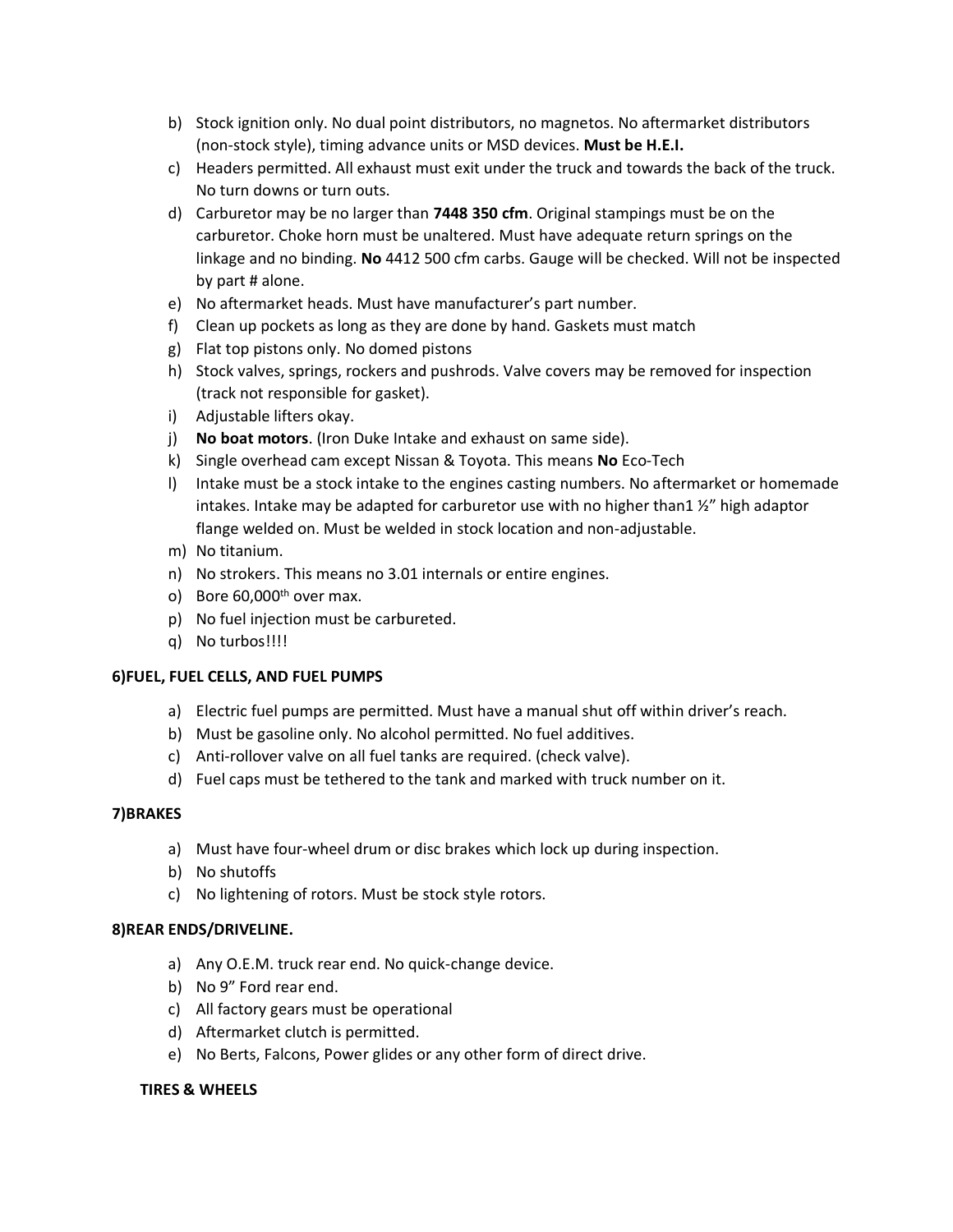- a) All wheels must be steel 8" maximum, width with 1**"** lug nuts
- b) May run racing wheels on all four wheels.
- c) Bead locks may be used on the right side only. NO left side bead locks!!
- d) The approved tire is the Hoosier **A-40, A-40S, D-40, M30 & M60** compounds in the plated tire 26.5/8.0/15. The maximum width of the tire will be 9" inches
- e) Tire siping and grooving will be permitted.
- f) Tire softeners or prep of any kind will not be permitted.

### **10)SUSPENSION**

- a) Front suspension and steering must be unaltered O.E.M. and in stock location. May run nonadjustable tubular upper control arms. **The uppers must remain in stock location and use stock mounts.** Lower control arms must be O.E.M. stock**.**
- b) Steel Body racing shocks permitted. NO Coil Overs permitted. Location may be altered on shock per wheel. No added canisters or chambers. Must be the "WB" welded bearing style.
- c) Front springs may be race spring.
- d) No mono leaf rear springs.
- e) Rear leaf's must be attached to the axle tube with secured U-bolts.
- f) No coil spring rear suspension
- g) No pull bars, lift bars, J bars or birdcages

### **11)SAFETY (RULES ARE PER TRACK RULES. Check Track before attending.** *DTTS NOT RESPONSIBLE.)*

- a) Window net required on all trucks.
- b) Approved fire suit, gloves and shoes required at all times. Helmet-Snell SA2010 or newer. NO Motorcycle helmets period.!!!
- c) Each truck should be equipped with an SFI 16.5 or SFI 16.1 approved seat belt restraint system until the date of the belt expiration (usually two years)**.** Seat belt restraint system shall be installed in accordance with the directions and application of the system supplier or manufacturer.
- d) No transmitting or two-way listening devices allowed.
- e) Drive shaft loop is required. Should be mounted nor more than 6" from transmission. Drive shaft must be painted white. Loop must be at least  $\frac{1}{4}$  x2" steel, or  $\frac{1}{4}$ " chain.
- f) Front loop to protect radiator and tie in fender is permitted. 1  $\frac{1}{2}$  O.D tube frame and braces. Must retain stock radiator support. Radiator must not protrude above hood.
- g) All O.E.M. trim and glass must be removed.
- h) Battery must be mounted outside the cockpit area. Battery must be secured in a locking mount and in a marine style container.
- i) All trucks must be equipped with a front window screen/bar system in order to protect the driver. It is recommended that you use ¼" round bar welded from top halo bar to bottom cross bar of main cage. You can cover this in a steel mesh of some sort to assist in keeping the finer objects out.

### **12)APPEARANCE**

a) Must be kept in good appearance at all times. Truck must be painted to look like a race truck. No loose metal.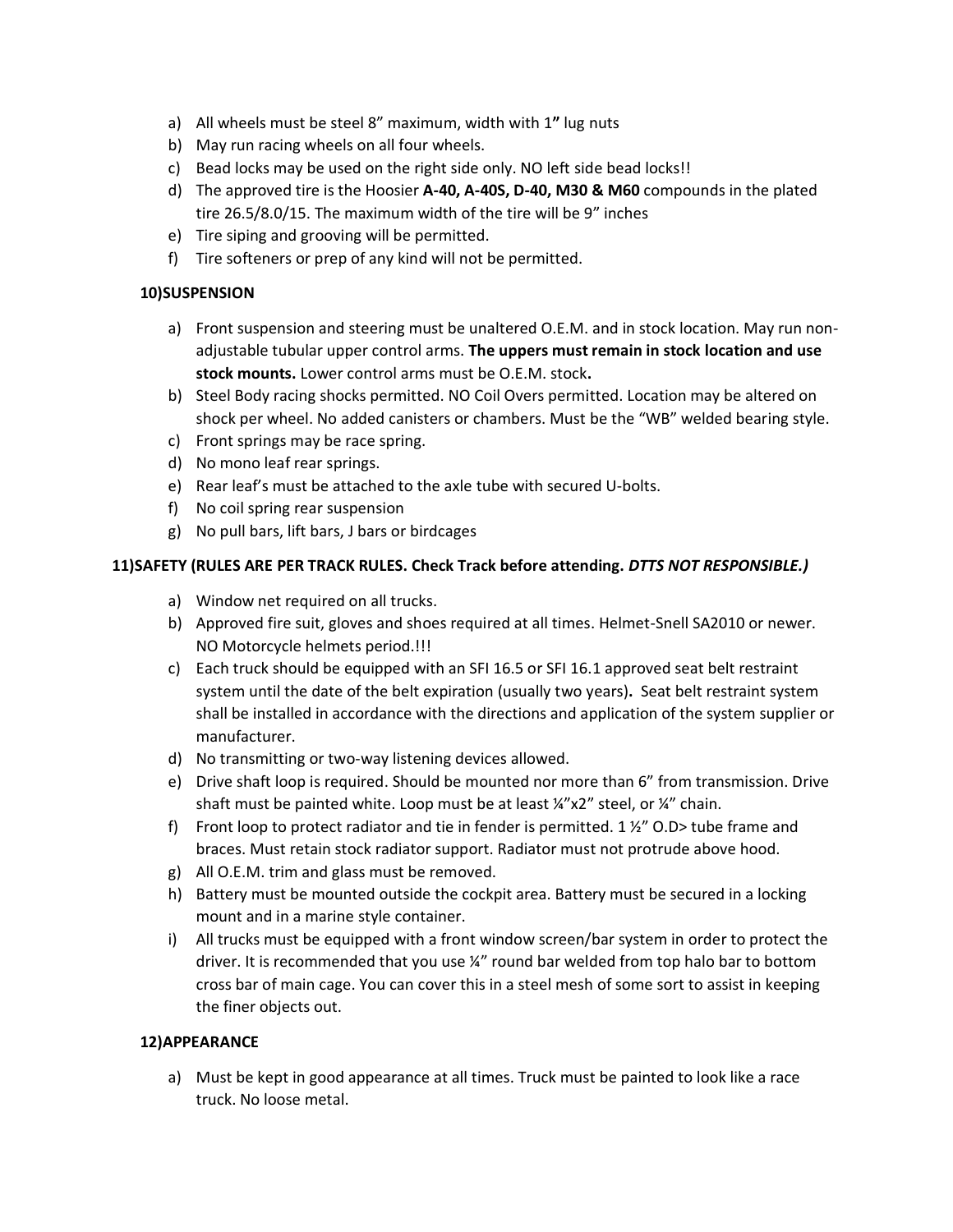b) Numbers must be 16" high on both sides of truck. 24" high on the top of the truck cab. All numbers must be 3" wide.

# **13)ENGINE CLAIM RULE (WITH WILLING TOW TRUCK DRIVERS AND TRACK TIME RESTRAINTS)**

- a) Any lead lap driver in the same A-Main may claim an engine in the top 5 for the amount of \$1000 + \$50 tow truck fee to pull. If a claim is made the claimer must give his/her engine to the person that is claimed along with the cash.
- b) The claim does not include clutch, carb, bell housing or air cleaner.
- c) Refusal of the claim will result in forfeiture of all points for the evening along with a 1-week suspension.
- d) Claim must be made directly to a DTTS Official with 5 minutes of race completion
- e) A driver will only be allowed one claim per season.
- f) Two refusals of a claim will result in a 6-week suspension
- g) Must be claiming same manufacturer (ex. Chevy-Chevy, Ford-Ford)

### **The absence of a specific rule does not imply approval, consent, or permission regarding the subject. Contact DTTS Officials and or Owner Promoter.**

### **IF IT IS NOT MENTIONED IN THE ABOVE RULES… DON'T TRY IT!**

**Anyone disobeying these rules will be appropriately dealt with accordingly.**

Owner/promoter: Andy King **419-204-7684**

[wheelman99.ak@gmail.com](mailto:wheelman99.ak@gmail.com)

### **DIRT TRACK TRUCK SERIES POINT FUND GUIDELINES**

- 1) Dirt Track Truck Series trucks must follow track safety and procedure rules as well as series rules.
- 2) Truck drivers must have DTTS license to receive points
- 3) Each driver is eligible for an individual scheduled Dirt Track Truck Series event after signing in with a paid entry fee unless that driver is disqualified for that individual event. Point stickers must be displayed visibly on both sides of the truck as specified by officials to be eligible for DTTS points.
- 4) Any driver suspended from an event by participating track for the rest of the season, your only suspended from that track. They are still eligible to run DTTS events at other tracks.
- 5) Any drivers disqualified by given track officials for any individual events forfeits that event's points towards DTTS point fund.
- 6) Track rules and procedures are to be followed by DTTS drivers and crew.
- 7) All decisions on scoring and conduct made by given track officials are final. No exceptions. see general regulations for conduct guidelines. Per track rules, payouts per racing event are per track decision. DTTS does not guarantee payout amounts.